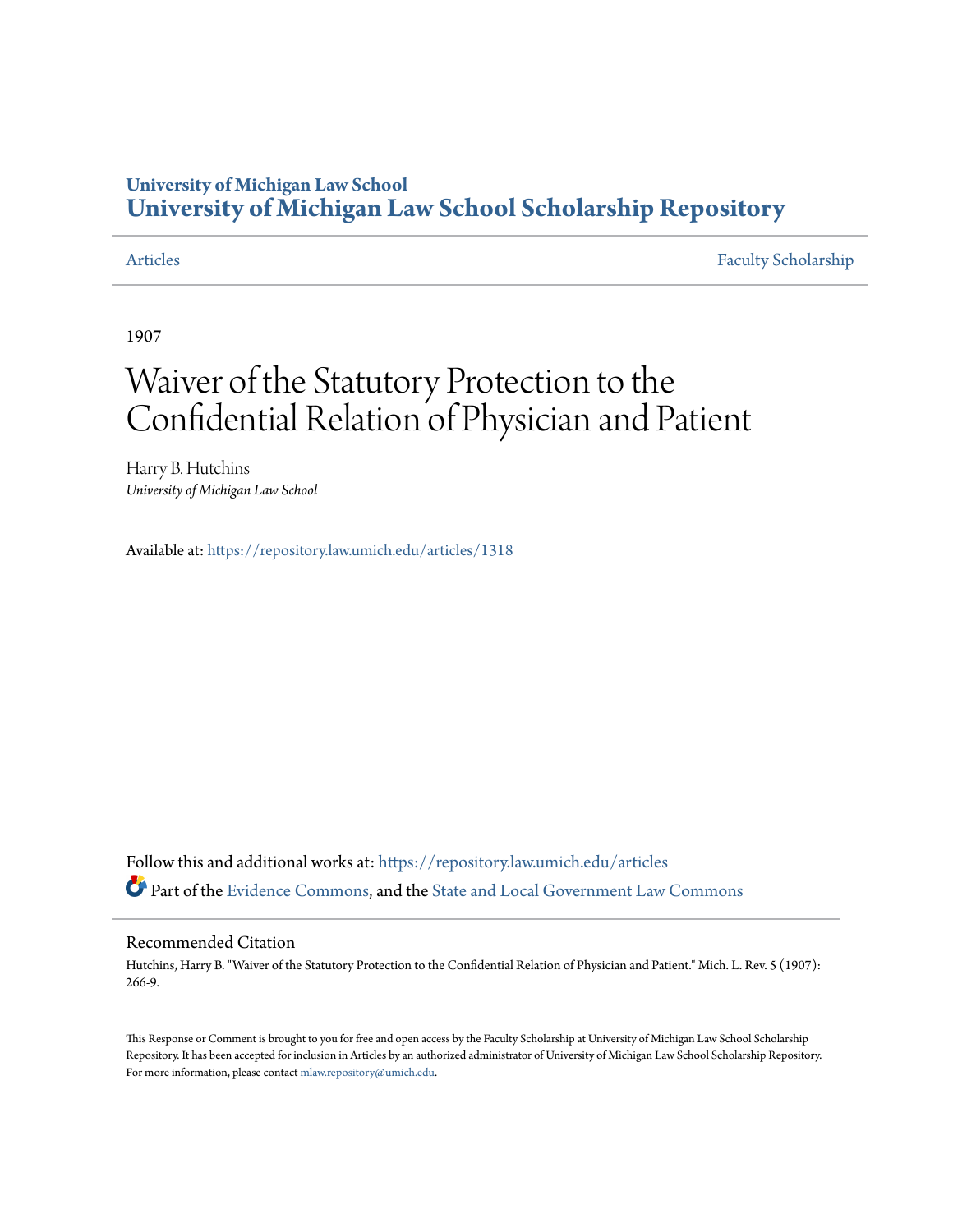## **MICHIGAN** LAW REVIEW

**PUBLISHED MONTHLY, DURING THE ACADEMIC YEAR, EXCLUSIVE OF OCTOBER, BY THE** LAW **FACULTY** OF THE **UNIVERSITY** OF **MICHIGAN**

| JAMES H. BREWSTER, Editor                                                                                                                                                                                                                                                                                                                                                                           |                                                                                                                                                                                                           |
|-----------------------------------------------------------------------------------------------------------------------------------------------------------------------------------------------------------------------------------------------------------------------------------------------------------------------------------------------------------------------------------------------------|-----------------------------------------------------------------------------------------------------------------------------------------------------------------------------------------------------------|
| ADVISORY BOARD:<br>HARRY B. HUTCHINS<br>Victor H. Lane                                                                                                                                                                                                                                                                                                                                              | HORACE L. WILGUS                                                                                                                                                                                          |
| Editorial Fissistants, appointed by the Faculty from the Class of 1907:                                                                                                                                                                                                                                                                                                                             |                                                                                                                                                                                                           |
| WILLIAM E. HAYES, of Iowa.<br>RALPH W. AIGLER, of Ohio.<br>JOHN P. BARNES, of Pennsylvania.<br>GUSTAVE A. IVERSON, of Utah.<br>Nor L. BLACK, of Indiana. *<br>IVAN E. CHAPMAN, of Michigan.<br>HUGH T. MARTIN, of Illinois.<br>WILLIAM B. CLARK, of Wisconsin.<br>ANSEL B. CURTISS, of Ohio.<br>FABRAN B. Dopps, of Michigan.<br>PALMER L. FALES, of Michigan.<br>GLORGE GARDNER, JR., of Colorado. | RAYMOND R. KENDRICK, of Michigan.<br>HENRY R. ROACH, of Michigan.<br>T. HARRY SLUSSER, of Illinois.<br>HUGO SONNENSCHEIN, of Illinois.<br>FRED L. WARNER, of New York.<br>THOS. V. WILLIAMS, of Michigan. |
| CLARE M. GUNDRY, of Michigan.<br>JUSTICE WILSON, of Ohio.                                                                                                                                                                                                                                                                                                                                           |                                                                                                                                                                                                           |

#### NOTE AND COMMENT

WAIVER OF THE STATUTORY PROTECTION TO THE CONFIDENTIAL RELATION OF PHYSICIAN AND PATIENT.-The subject of the disclosure by the physician upon the witness stand of confidential communications between himself and his patient has already received attention in this journal: 2 MICHIGAN LAW REVIEW, p.687; **3** MICHIGAN LAW REVIEW, **p. 31i.** The case of *Long v. Garey Investment Company,* decided by the Iowa Supreme Court December **15,** 1906, may be briefly noticed, as it discusses a phase of the subject in regard to which the courts are not in entire harmony, namely, the waiver of the privilege that the statute confers.

The action in the above ifotid case wais brought **by** the administrator of a deceased person **to** set aside conveyances made **by** deceased shortly before his death, on the ground among others of want of mental capacity to execute the conveyatnces. Among the withesses **by** Whom it was sought to show mental incapacIty, was the physician who attended deceased just previous to his death and at the time of the execution of the conveyances. The defendant objected to this testimony on the ground that it was prohibited **by** the statute provision that "no practicing attorney, counselor, physician, surgeon, or the stenographer or-confidential clerk of any person, who obtains such infor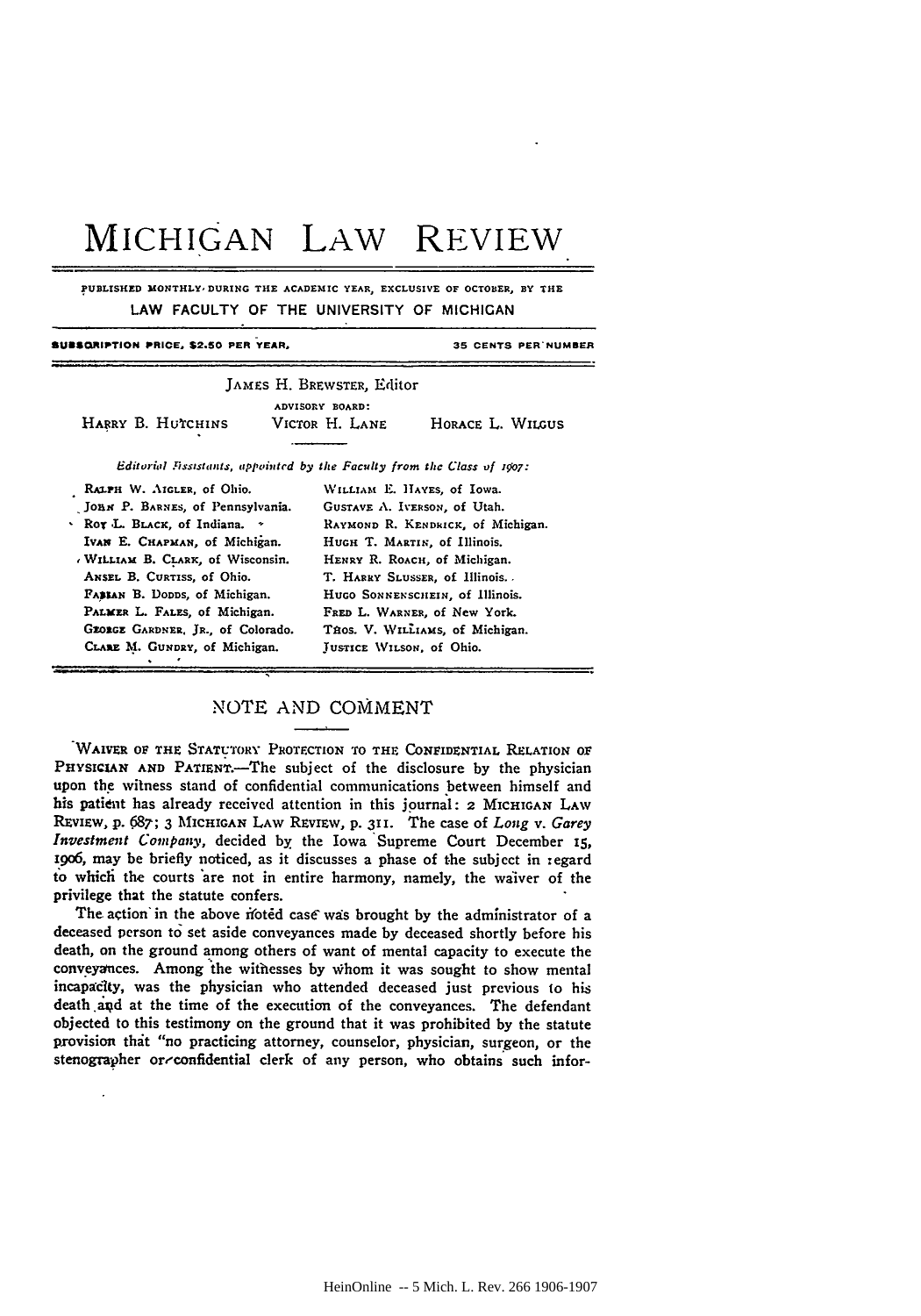mation **by** reason of his employment, minister of the gospel or priest of any denomination, shall be allowed, in giving testimony, to disclose any confidential communication properly intrusted to him in his professional capacity, and necessary and proper to enable him to discharge the functions of his office according to the usual course of practice or discipline," but that "such prohibition shall not apply to cases where the party in whose favor the same is made waives the right conferred."

The testimony of the physician, the court held, was clearly within the inhibition of the statute, unless the privilege conferred **by** the statute was waived, and this the court held was done **by** the administrator when he called the physician as a witness. "We think," said the court, "that, as bearing on the issue of deceased's inability to execute the instruments, the administrator so far represents the deceased that he may waive the privilege of the patient **by** calling the physician to testify concerning communications made to him as such."

The conclusion of the court in this case was in accordance with its former decisions as to the effect of the statute. Thus in *Denning v. Butcher,* **91"** Iowa, **425,** it was held that, if called **by** the executor, the physician of a deceased person could give testimony as to his physical and mental condition at the time of the execution of the will, the executor having power to waive the statute. The reasoning was that as the deceased, if living, might waive the statute, his personal representative, after his death, ought to be allowed to do the same thing. In *Winters v. Winters,* IO2 Iowa **53,** 71 *N.* W. Rep. i84, **63** Am. St. Rep. 428, the court held that the protection of the statute could not be urged in a case where the dispute was as to the testamentary capacity of the testator, the parties to **the** contest being the devisee and heirat-law, each claiming under the deceased, for the reason that the proceedings were not adverse to the estate and that the interest of the deceased as well as of the estate was that the truth be ascertained. But it was suggested that "the court might well, in its discretion, prevent blackening the memory of the dead." "It is not very material to the result," said the court, "whether we say the heir or devisee may in the interest of the estate of the deceased, waive the privilege, or that the statute does not apply to a case where the proceedings are not adverse to the estate, and the interest of the deceased as well as his estate could only be the determination of the truth. In either event, we hold that in a dispute between the devisee or legal representative and the heirs-at-law, all claiming under the deceased, the attending physician may be called by either party." The same doctrine is declared in *Thompson' v. Ish,* **99** Mo. i6o, **i7** Am. St. Rep. **552.** And the Supreme Court of Michigan in Fraser *v. Jennison,* **42** Mich. **209,** in construing the statute of that state said: "The rule it establishes is one of privilege for the protection of the patient, and he may waiye it if he sees fit; **\* \* \*** and what he **may** do in his lifetime those whq' represent him after his death rmay also do for the protection of the interests they claim under him."

But it has been **held** that the right to waive the privilege conferred **by** the statute is the personal right of the patient only, and that it cannot be exercised after his death **by** his representative or those interested in the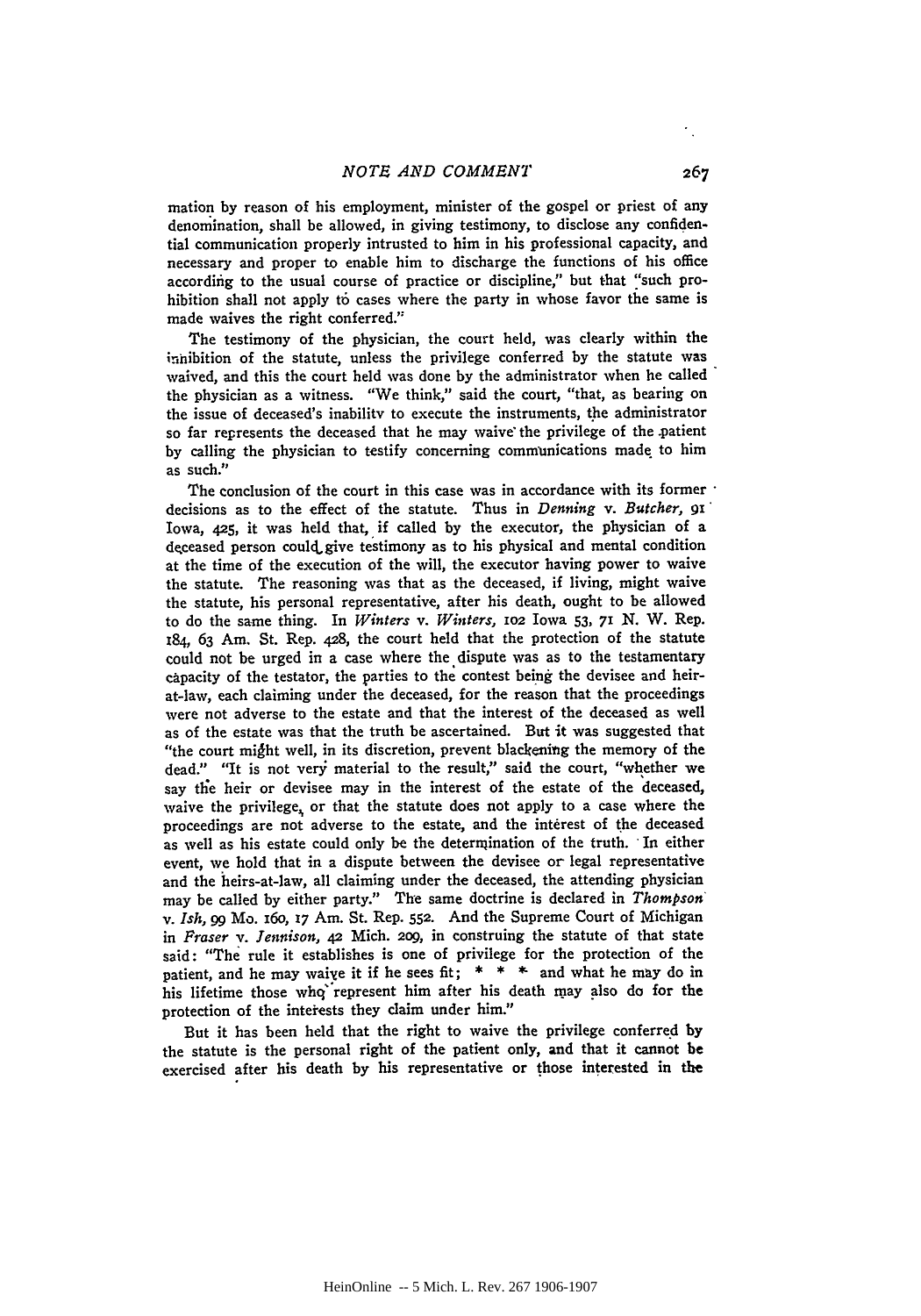estate. Undoubtedly this conclusion is sometimes due to some extent to the fact that the wording of the statute seems to confine the privilege of waiver to the patient and to him alone. For example, the New York statute that was in force when the decisions cited below were rendered, required that the privilege be "expressly waived **by** the patient." It was held **by** the Court of Appeals of the state that the seal of secrecy would remain forever unless removed by the patient himself. "The purpose of the laws," said the court, "would be thwarted, and the policy intended to be promoted thereby would be defeated, if death removed the seal of secrecy from the communications and disclosures which a patient should make to his physician. **\* \* \*** Whenever the evidence comes within the purview of the statute, it is absolutely prohibited, -and may be objected to **by** anyone unless it be waived **by** the person for whose benefit and protection the statutes were enacted. After one has gone to his grave, the living are not permitted to impair his fame and disgrace his memory by dragging to the light communications and dis- .cl-&sures made under the seal of the statutes. An executor or administrator does not represent the deceased for the purpose of making such a waiver. He represents him" simply in reference to rights of property, and not in reference to those rights which pertain to the person and character of the testator." *Westover v. .Etna Life Ins. Co., 99* N. Y. **56, 52** Am. Rep. **i;** *Renihan v. Dennin,* **1o3 N. Y.** *573,* **57** Am. Rep. **77o.** But it is now provided **by** statute. in New York that "a physician or surgeon may upon a trial or examination disclose any information as to the mental or physical condition **of** a patient who is deceased, which he acquired in attending such patient professionally, except confidential communications and such facts as would tend to disgrace the memory of the patient when the provisions" of the statute protecting the patient from disclosures "have been expressly waived on such trial or examination **by** the personal representatives of the deceased patient, or if the validity of the last will and testament of such deceased patient is in question, **by** the executor or executors named in said will, or the surviving husband, widow, or any heir-at-law or any of the next of kin, of such deceased, or any 'other party- in interest." It is further provided that the waiver must be made in open court, on the trial of the action or proceeding. STOVER'S NEW YORK ANN. CODE (6th Ed.), § 836. It has been held that the protection of the statute is sufficiently waived **by** the legal representative of the deceased person, if he calls the physician of the deceased to **tle** stand in the trial of an action against the estate and asks him to disclose professional information falling within the inhibition of the statute, and that such representative need not, under such circumstances; specifically state his intention to waive the statute. *Holcomb v. Harris, i66* **N.** Y. **257.**

The Supreme Court of Indiana has excluded the testimony of a physician as to the physical and mental condition of a testator, when **offered by** the heir-at-law in contesting the will, the executor and devisees 'bjecting, *Heuston v. Simpson,* **115** Ind. **62,** but this court has held that the privilege of the statute might be waived **by** the administrator with the will annexed of the estate of a deceased person, upon the ground that such administrator **was** the representative of the deceased and was seeking to maintain the will.

268